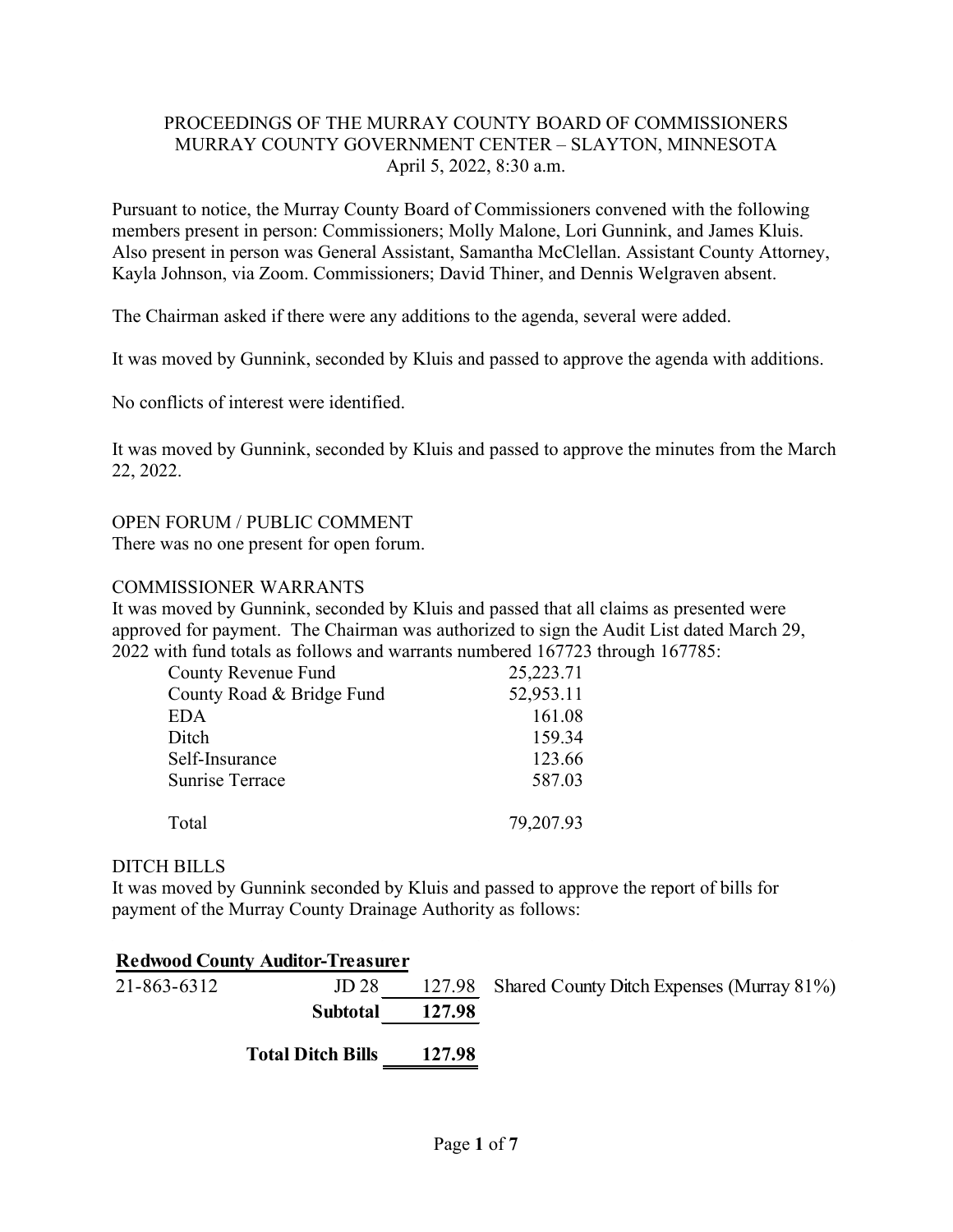## 3.2 MALT LIQUOR LICENSE RENEWALS

It was moved by Malone, seconded by Kluis and passed to approve the following county 3.2 Beer and Liquor License Renewals for 2022, contingent upon receipt of all paperwork received in the Office of the Auditor-Treasurer:

- o Liquor "On Sale" and Sunday "On Sale" License No. 3 to Rolling Hills Golf Club, Inc
- o 3.2 Malt Liquor "On and Off Sale" License No. 6 to Rolling Hills Golf Club, Inc
- o 3.2 Malt Liquor "Off Sale" License No. 9 to Chandler Cooperative d/b/a Cenex Convenience Store
- o 3.2 Malt Liquor "On and Off Sale" License No. 1 to Carlson Corner
- o 3.2 Malt Liquor "On and Off Sale" License No. 4 to Michael Ruppert d/b/a/ Ruppert Oil Company
- o 3.2 Malt Liquor "On and Off Sale" License No. 5 to Peter Bloemendaal d/b/a Pete's Corner

## APPROVAL OF 2022 LIQUOR LICENSES

It was moved by Kluis, seconded by Gunnink and passed to approve the following county Liquor Licenses for 2022, contingent upon receipt of all paperwork received in the Office of the Auditor-Treasurer:

- o "On and Off Sale & Sunday Liquor" License No. 4 (Renewal) to Breezy Point Tavern, LLC d/b/a Breezy Point Tavern
- o "On Sale & Sunday Liquor" License No. 5 (Renewal) to Painted Prairie Vineyard, LLC
- o "On and Off Sale & Sunday Liquor" License No. 7 (Renewal) to Lake Shetek Lodge, LLC d/b/a Lake Shetek Lodge
- o "On and Off Sale & Sunday Liquor" License No. 8 (Renewal) to Trails Edge General Store (Andrea Kelly and Peter Jaros)

# DRAINAGE HEARING

Auditor/Treasurer, Heidi Winter, led a discussion regarding the availability of the Commissioners for a joint drainage hearing on Monday, April 25, 2022. This is a final acceptance hearing for drainage improvement projects for Judicial Ditch 6, and 20A. The board members present indicated they are available that day. Winter will follow up once she hears from the Lyon and Redwood County members.

#### HIGHWAY 30

Commissioner Gunnink questioned if the Drainage Authority could assess the State of Minnesota for the damage caused on Highway 30. The Commissioners expressed concerns at the pace legal council is moving regarding this issue. The Commissioners discussed drafting their own letter to MNDot. It was discussed that if no action was taken by April 15, 2022, the commissioner will send their own letter. Commissioner Malone and Heidi Winter will be calling the attorney following the Commissioners Meeting to get an update.

#### DITCH INSPECTION REPORT

A motion was made by Gunnink, seconded by Kluis and carried that the Commissioners in conjunction with the appointed ditch inspector in and for the County of Murray, have examined and inspected that portion of the foregoing described County and Judicial Ditches, lying within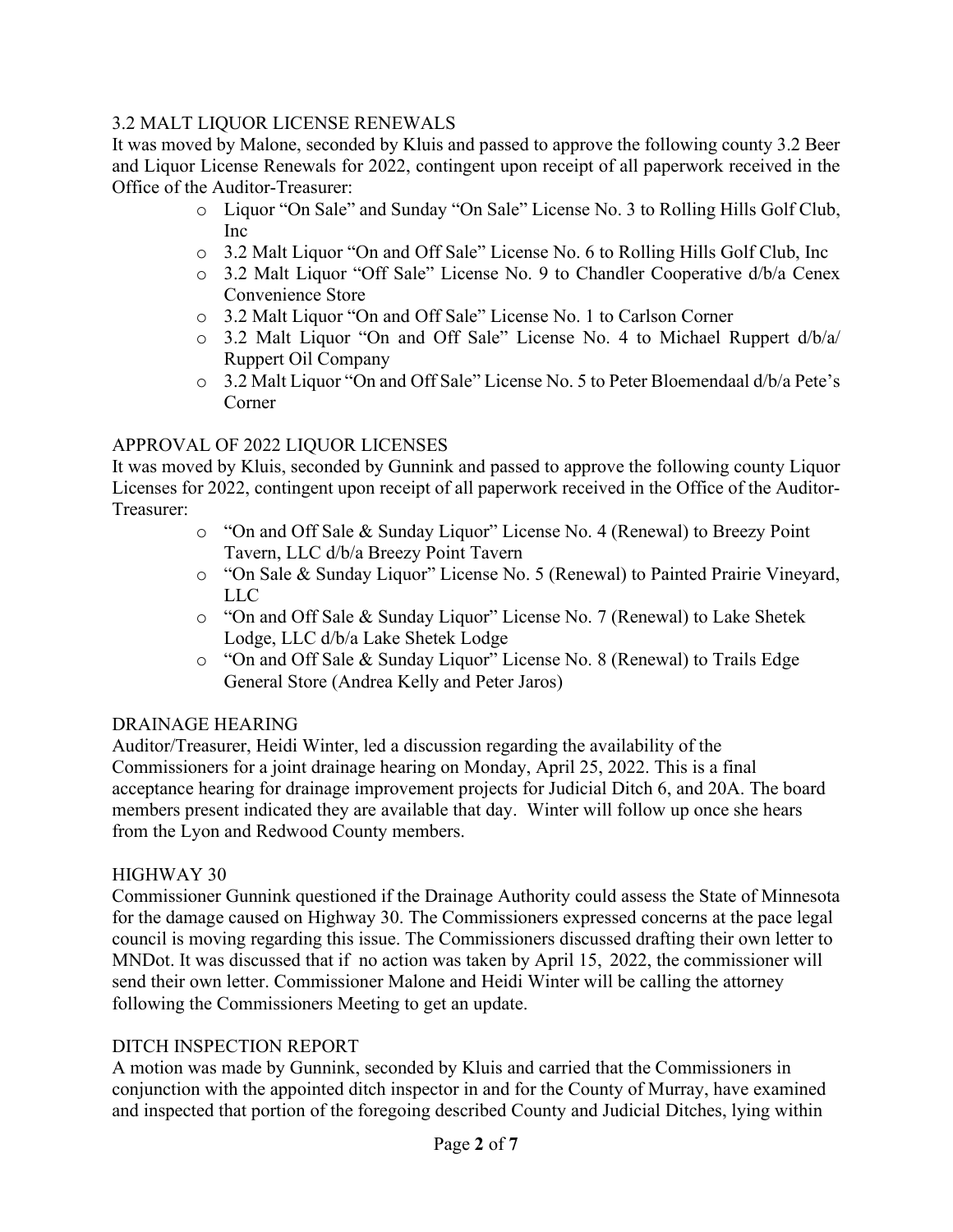the County of Murray, for the purpose of determining what repairs are necessary and ordered said repairs to be made, by this report given thereon at a Murray County Board of Commissioner's meeting, held in the Commissioners Room of the Murray County Government Center, Slayton, Minnesota

• Petition 2022-004 (CD27, Mason Twp. Sec. 25/31, District 1–Malone)

## HOSPITAL UPDATE

Luke Schryvers, Murray County Medical Center Chief Executive Officer, gave an update on EPIC, community health needs assessment, employment, HVAC project, COVID, and hospital finances.

## COURTS BATHROOM UPDATE

It was moved by Gunnink, seconded by Kluis and passed to approve the following Courts Bathroom Remodel additional costs, totaling \$2,846.00:

- Replacement of roof exhaust fan the serves the restrooms \$1,535.00
- Tape restroom walls that are parallel to corridor to meet fire code \$1,021.00
- Use of Gypsum board on the lower 8' and 5/8" type X drywall from 8' to the bottom of the roof deck, instead of  $\frac{1}{2}$  cement board and  $\frac{1}{2}$ " drywall \$290.00

# SHERIFF'S OFFICE HVAC UPGRADE UPDATE

Murray County Building Maintenance Worker, Paul Counter, gave an update on the Sheriff's Office HVAC project. The Building Committee met with Mike Dolejs, engineer from edi-dolejs to discuss moving forward with the project. It is Paul's understanding that materials have been ordered, and they hope to complete the project before the high humidity season.

#### CONDITIONAL USE PERMIT – SWENSON COUNTY PARK

It was moved by Gunnink, seconded by Malone and passed to approve Conditional Use Permit #1399 for Murray County – Swenson County Park to expand on existing campground on a Natural Environment Lake in the Commercial and Shoreland Overlay Districts for 13.53 acres in the NW1/4, Section 18, Skandia Township with the findings and two (2) special conditions recommended by the Planning Commission.

# PRELIMINARY PLAT – CARLSON ADDITION

It was moved by Kluis, seconded by Gunnink and passed to approve the Carlson Addition Preliminary Plat Application #344 for seven (7) non-riparian lots and the road right of way in the Residential and Shoreland Overlay Districts on Lake Shetek, a General Development Lake for Part of Government Lot 4, in Section 12, Mason Township as recommended by the Planning Commission.

#### CONDITIONAL USE PERMIT EXTENSION – PAUL & LUCAS ERICKSON

It was moved by Kluis, seconded by Gunnink and passed to approve an additional six-month extension of Conditional Use Permit #1369 for Paul & Lucas Erickson, to expand and operate an existing feedlot by 492.5 animal unites (AU) from 87.5 to 580 AU in the Agriculture and Shoreland Overlay Districts in the NW1/4 NE1/4, Section 10, Ellsborough Township.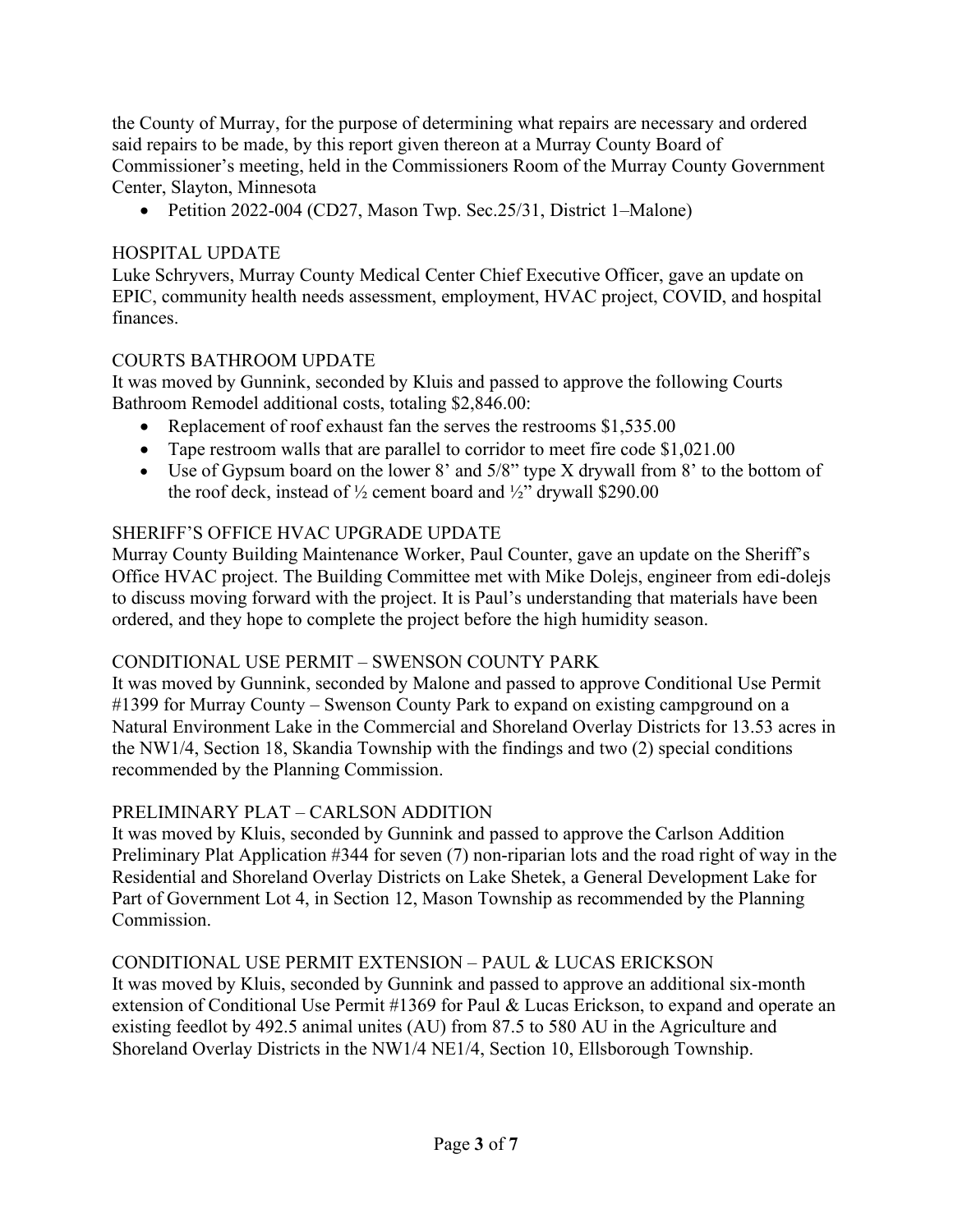## PERMIT FOR AID I-LIDS AT MN DNR BOAT LANDING

It was moved by Gunnink, seconded by Malone and passed to approve that Murray County Board of Commissioners Chair Malone sign the Mn DNR Special Use Permit for the installation of the I-LID unit at Ragan's Landing (DNR Landing).

WATER PLAN 5-YEAR AMENDMENT WAIVER PETITION & RESOLUTION Commissioner Malone presented the following resolution and moved for its adoption.

#### RESOLUTION 2022-04-05-01 WAIVE AMENDMENT REQUIREMENT FOR COMPREHENSIVE LOCAL WATER MANAGEMENT PLAN

**WHEREAS,** Minnesota Statutes §103B.301, Comprehensive Local Water Management Act, authorizes Minnesota Counties to develop and implement a Comprehensive Local Water Management Plan; and

**WHEREAS,** MURRAY County currently has a state approved Comprehensive Local Water Management Plan that covers the period of April 2017 through March 2027; and

**WHEREAS**, MURRAY County is required by the Minnesota Board of Water and Soil Resources Board Order to complete an amendment of the Goals, Objectives, and Action Items of the Comprehensive Local Water Management Plan by May 2022; and

**WHEREAS**, MURRAY County has fully adopted the Missouri River Watershed Comprehensive Watershed Management Plan, which is currently in the implementation stage; and

**WHEREAS**, MURRAY County is currently a partner in the development of the Des Moines River Watershed Comprehensive Watershed Management Plan, which is expected to be approved by the end of 2022; and

**WHEREAS**, MURRAY County is expecting to be a contributing partner to the Redwood River Watershed and Cottonwood River Watershed as they transition into developing One Watershed, One Plans, neither of which have been formed yet; and

**WHEREAS,** MURRAY County has participated in and intends to utilize the Minnesota Pollution Control Agency's ten year approach to monitoring, assessing, and developing Watershed Restoration and Protection Strategies (WRAPS), which are scheduled to go out on public notice in April 2022 for the Cottonwood River Watershed (13.8% of the County) and Redwood River Watershed (2.1% of the County).

**NOW, THEREFORE, BE IT RESOLVED,** that the Murray County Board of Commissioners requests from the Minnesota Board of Water and Soil Resources a waiver to the required amendment of the Comprehensive Local Water Management Plan; in order to transition to Comprehensive Watershed Planning in accordance with Minnesota Statutes §103B.801.

The foregoing resolution was duly seconded by Commissioner Gunnink and there upon being put to a vote all members of the Board voted for its adoption.

# FY2020 CAPACITY GRANT PROJECT APPROVALS

It was moved by Gunnink, seconded by Kluis and passed to approved funding the Lonnie Roach and Mike Reese water quality projects from the FY2020 Capacity Grant match dollars from Murray County, as per the Local Water Management Task Force recommendations.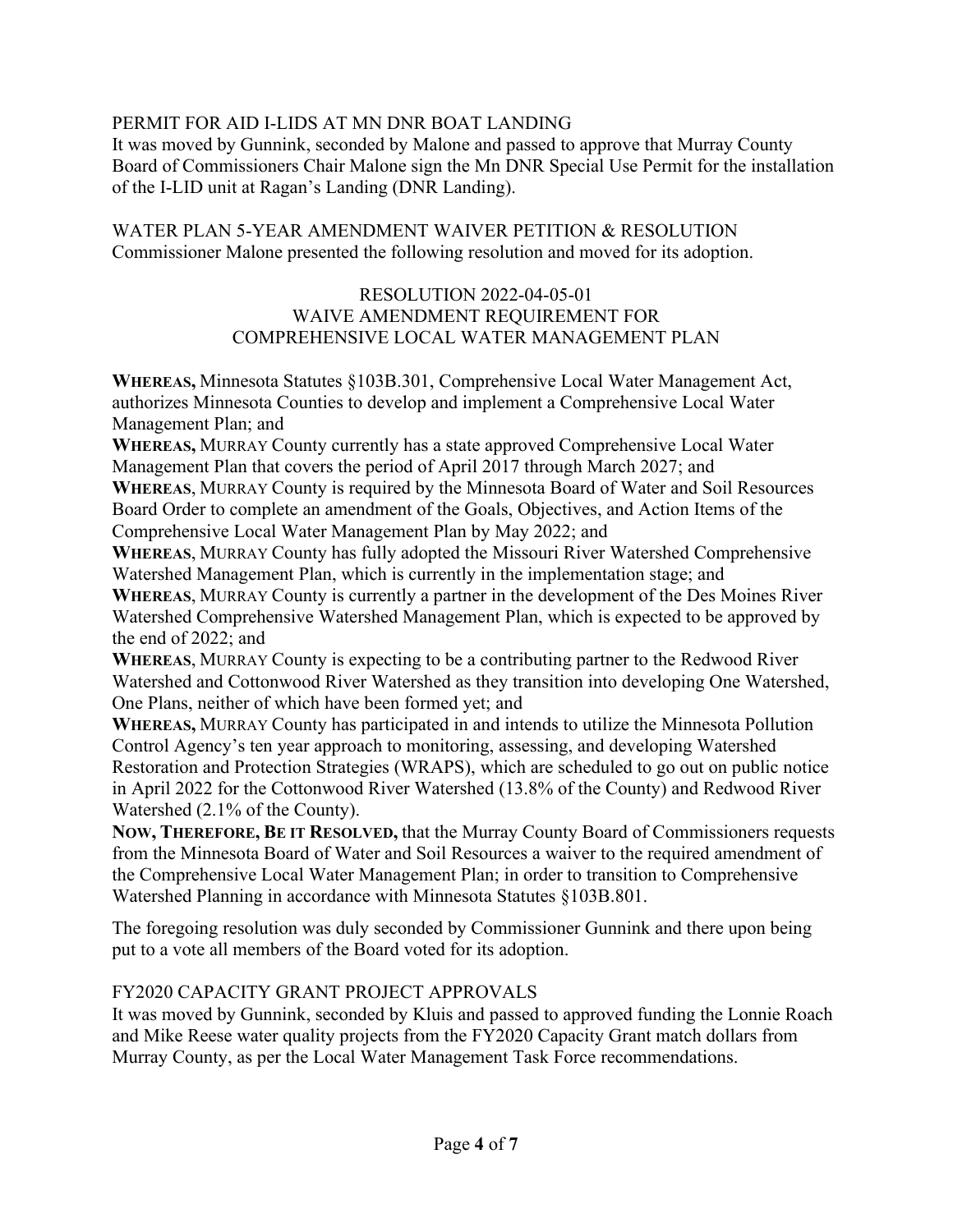# SEAL COAT PROJECT BID OPENING SAP 051-030-003

The Board Chair called for the bid opening for Seal Coat Project SAP 051-030-003.

| Company                                  | Address                                      | Bid Amount    |
|------------------------------------------|----------------------------------------------|---------------|
| Allied Blacktop Company                  | 10503 89 <sup>th</sup> Ave N, Maple Grove MN | \$644, 849.56 |
| Asphalt Surface Technologies Corporation | PO Box 1025, Saint Cloud, MN                 | \$494,782.62  |
| Morris Sealcoat & Trucking, Inc.         | 46253 208 <sup>th</sup> Street, Morris Mn    | \$650,510.20  |

County Engineer Randy Groves returned to his office to tabulate the bids for accuracy.

## APPROVAL OF EDA LOAN

It was moved by Malone, seconded by Gunnink and passed to approve a loan in the amount of \$250,000 from the EDA Revolving Loan Fund to Pallansch Executive Properties LLC.

## GRANT APPROVAL

It was moved by Gunnink, seconded by Malone and passed to approve applying for a Compeer Financial grant to go toward the Cattleman's Association/BINGO/Beer Garden building on the Murray County Fairgrounds.

# 2022-2024 FIDLAR CONTRACT

It was moved by Gunnink, seconded by Kluis and passed to approve the Fidlar 3 year extension agreement.

## EMERGENCY MANAGEMENT PERFORMANCE GRANT

It was moved by Malone, seconded by Gunnink and passed to approve the Emergency Management Performance Grant and authorize the Murray County Board Chair to sign the document.

# SENIOR OFFICIALS TRAINING

Emergency Management/Safety Director, Carl Nyquist, led a discussion regarding the Senior Official Training that will be held on May 18, 2022, 6-8:30 p.m., at the Murray County 4-H Building. The presentation helps local officials better understand their roles during emergencies and disasters. County, City, and Township officials are strongly encouraged to attend. The public is also welcome.

#### LETTER OF SUPPORT

It was moved by Gunnink, seconded by Malone and passed to approve the Statewide Public Safety Radio Communication System Equipment Grant appropriation letter of support, supporting Minnesota Senate Bill SF 2670, and authorize Murray County Board Chair Malone to sign the letter of support

# SEASONAL PARKS MAINTENANCE

It was moved by Gunnink, seconded by Malone and passed to approve hiring Mike Carlson as a Seasonal Parks Maintenance Worker, effective April 18, 2022, grade 1S, step 2 from the seasonal grade scale. Per the recommendation of the Personnel Committee. Contingent upon satisfactory results of a criminal background check and pre-employment drug test.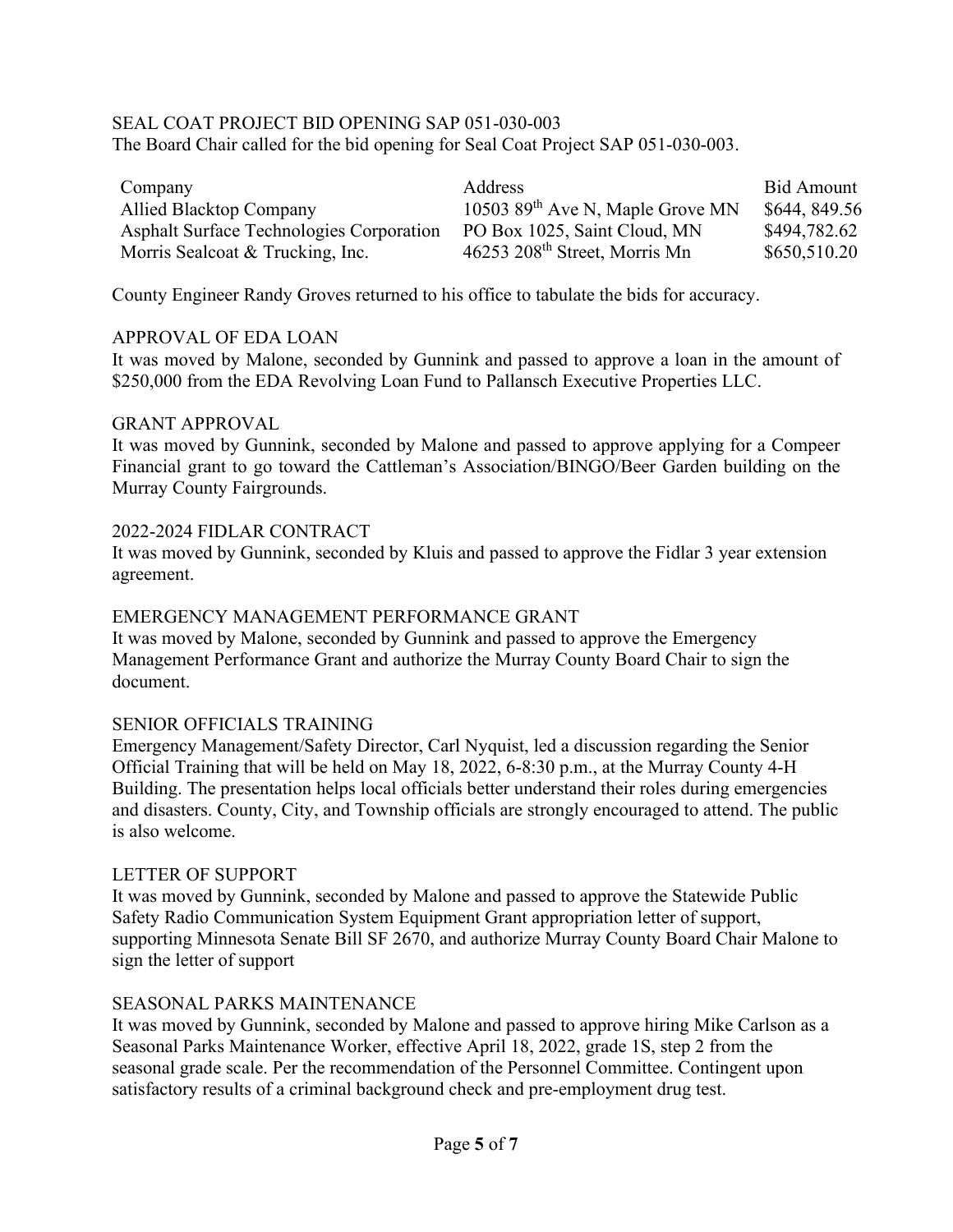#### EXTENSION COUNTY SUPPORT STAFF

It was moved by Gunnink, seconded by Malone and passed to approve hiring Samantha McClellan, as a regular full-time (32 to 40 hours weekly) Extension County Support Staff, effective April 7, 2022. Labor grade 6, Step 5.

COUNTY GOVERNMENT APPRECIATION DAY RESOLUTION Commissioner Gunnink presented the following resolution and moved for its adoption.

#### RESOLUTION 2022-04-05-02 COMMENDING THE COMMITMENT AND DEDICATION TO PUBLIC SERVICE EXCELLENCE OF COUNTY STAFF AND OFFICIALS BY PROCLAIMING APRIL 26 COUNTY GOVERNMENT APPRECIATION DAY

WHEREAS, Minnesota's 87 counties employ over 36,000 people to provide essential services to create healthy, safe and vibrant communities; and

WHEREAS, the work of county employees is fundamental, whether it's a newborn well-check by a public health nurse, a passport renewal at a recorder's office, or voter registration and ballot processing; and

WHEREAS, through their commitment to public service, county employees dedicate their time, skills, and expertise for the benefit of their neighbors, and at times, risk their personal safety coordinating emergency management and managing justice and public safety systems; and WHEREAS, the vital work of counties promotes healthy communities, fosters conditions for economic growth, strengthens infrastructure, and improves residents' quality of life; now, therefore,

BE IT RESOLVED, the Murray County Board of Commissioners recognizes the commitment and dedication to public service excellence of county staff and officials and proclaim April 26 County Government Appreciation Day.

The foregoing resolution was duly seconded by Commissioner Malone and there upon being put to a vote all members of the Board voted for its adoption.

#### SWENSON PARK BIDS

It was moved by Gunnink, seconded by Malone and passed to approve going out for bids for gravel, electrical, and dirt removal for the Swenson Park campground expansion project, scheduling the bid opening for 9:00 a.m., on April 19, 2022, in the Murray County Commissioners Meeting Room.

#### COMMITTEE REPORTS

Lori Gunnink – 3/25 Regular Board Meeting, Fairground Advisory Meeting, 3/31 Ruthton Water Management/DNR, 4/1 Interviews for Sunrise Terrace Director.

Molly Malone – 3/25 Regular Board Meeting, 3/28 Rural Minnesota Energy Board, 4/1 Hospital Board Meeting.

James Kluis – 3/22 Regular Board Meeting, 4/1 Hospital Board Meeting.

The meeting adjourned 10:12 a.m.